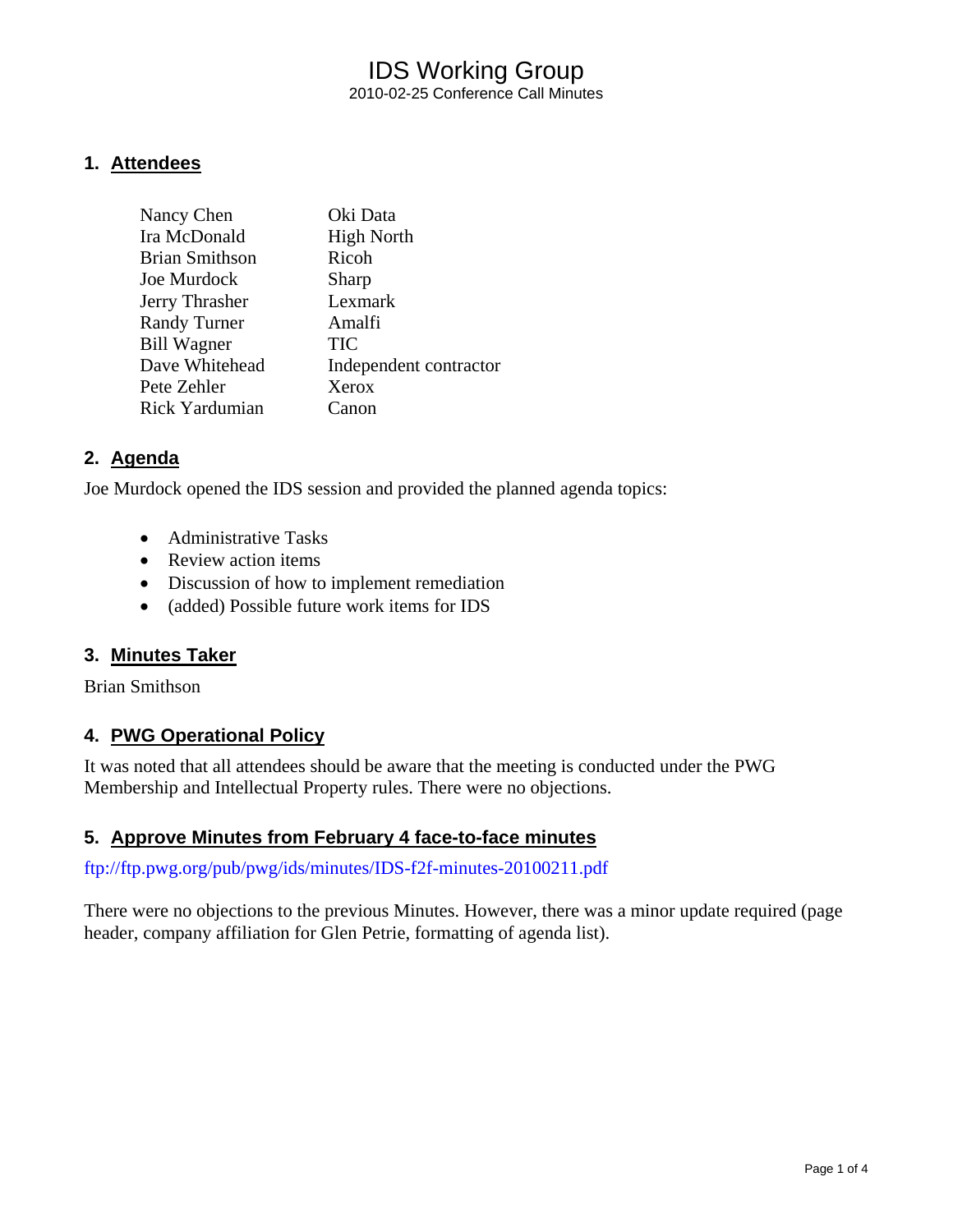# IDS Working Group

2010-02-25 Conference Call Minutes

### **6. Review Action Items**

NOTE: The latest Action Item spreadsheet is available at: <ftp://ftp.pwg.org/pub/pwg/ids/ActionItems/>

AI 028: Jerry Thrasher will send a note to Mike Fenelon to find out if/how it is possible to handle multiple SHVs for the same environment, the same device class, and [possibly] the same SMI number (i.e., PWG)?

→ *A call has been made; a message has been left. No response yet.* 

→ *OPEN* 

AI 032: Joe Murdock will to develop a "Market Rationale" document – with help from within Sharp.

→ *Ron Nevo is now also working on this*

→ *OPEN* 

AI 033: Randy Turner will contact Symantec (when appropriate) to encourage discussion with the PWG about a SHV.

- → *This AI is blocked, awaiting market rationale to send to Symantec (see AI #032).*
- → *ON HOLD*

AI 034: Randy Turner will investigate Symantec's products and their method(s) to "remediate noncompliant endpoints."

→ *OPEN* 

AI 035: Joe Murdock will investigate Microsoft's method(s) of remediation. [Is it accomplished by passing a URL?]

- → *It is accomplished by passing a URL. Will get more details.*
- → *PARTIAL*

AI 036: (For NAP binding) In acknowledgements: change Dave Whitehead affiliation to "independent contractor" and Peter Cybuck to Kyocera Mita, and change Ron Bergman's contact information to be consistent with what appears in IPP 2.0. Check to see if Kevin Sigl is still at HP.

→ *Also need to do this for the Attributes document; new item added for that* → *Assigned to Brian Smithson / Joe Murdock* 

AI 037: (For Attributes) In acknowledgements: change Dave Whitehead affiliation to "independent contractor" and Peter Cybuck to Kyocera Mita, and change Ron Bergman's contact information to be consistent with what appears in IPP 2.0. Check to see if Kevin Sigl is still at HP.

→ *CLOSED* 

AI 038: (For binding documents) Investigate localization issues.

→ *OPEN*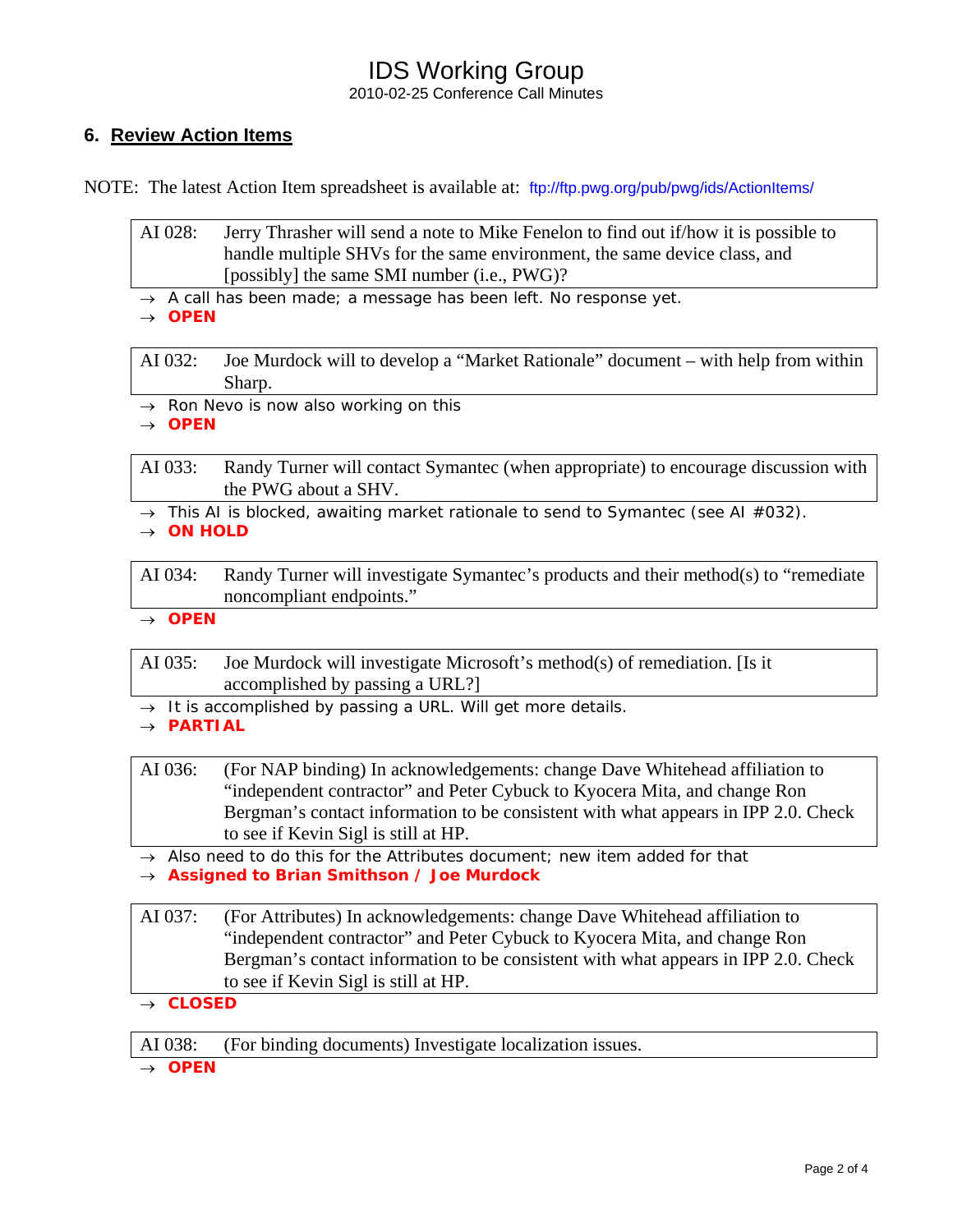# IDS Working Group

2010-02-25 Conference Call Minutes

AI 039: Post remediation document to whitepapers, add date stamp to filename. → *CLOSED* 

AI 040: Add "how to implement remediation" to next meeting agenda. *CLOSED* 

#### **7. Discussion of how to implement remediation**

Joe posted a revision to the discussion document about remediation ([ftp://ftp.pwg.org/pub/pwg/ids/white/IDS\\_HCD\\_Standard\\_Remediation\\_20100211.pdf\)](ftp://ftp.pwg.org/pub/pwg/ids/white/IDS_HCD_Standard_Remediation_20100211.pdf) in which Firmware was added as a remediation item.

#### **8. Possible future work items for IDS**

Randy posted an email (<http://www.pwg.org/archives/ids/2010/000388.html>) suggesting some possible new work items:

- Standard methods for remediation: Randy has identified a contact person at Symantec. There was some discussion with Symantec about working under an NDA. It was agreed that PWG cannot practically work under NDA.
- Authorization framework: Randy had some conversations at an OASIS meeting about authorization interoperability for imaging devices, especially high-end MFPs.
- Standard log formats: Randy identified a need in some regulated environments for outside packages (such as from Computer Associates) to provide a standard log file, especially for fax, that such packages can interpret without requiring that they understand multiple vendor-specific formats.

#### **9. Next steps**

Implementation of NAP binding, completion of NEA binding document, investigation of remediation.

#### **10. Summary of New Action Items and Open Issues**

#### **New action items:**

| AI 041:                                                                  | (For Remediation) Look into providing a remediation URL.                                                                                                                          |
|--------------------------------------------------------------------------|-----------------------------------------------------------------------------------------------------------------------------------------------------------------------------------|
| $\rightarrow$ NEW, assigned to Joe Murdock                               |                                                                                                                                                                                   |
| AI 042:                                                                  | (For Attributes) Add a table of XML data type mapping for the semantic model and<br>some brief normative text suggesting these items should be added to the MFD system<br>object. |
| $\rightarrow$ NEW, assigned to Joe Murdock, Jerry Thrasher, Ira McDonald |                                                                                                                                                                                   |
| AI 043:                                                                  | (For NEA Binding) Talk to Steve Hanna about recasting the NEA Binding document<br>as a TCG TNC Binding document.                                                                  |

*NEW, assigned to Randy Turner* 

#### **No new issue**s